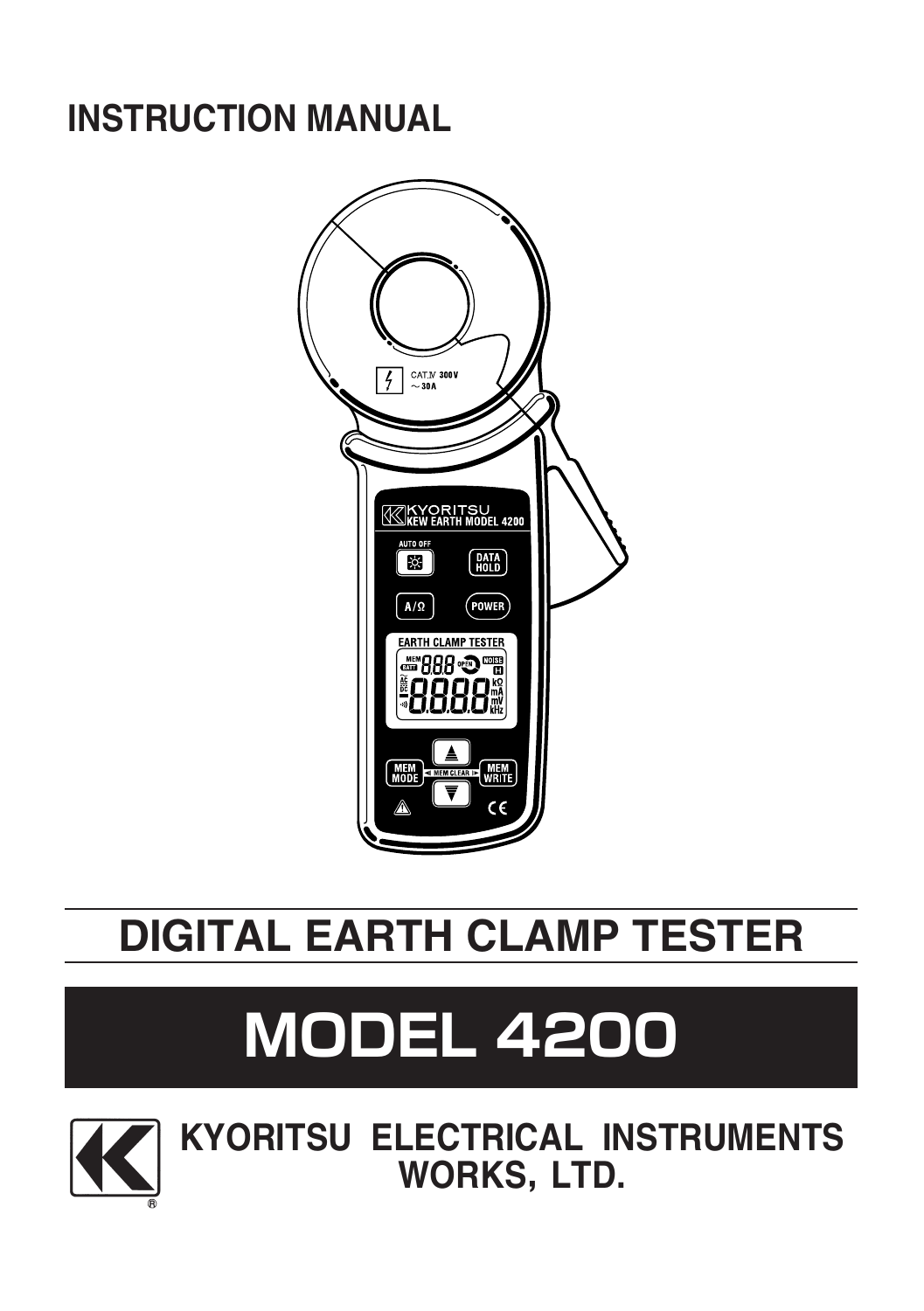# **Contents**

| 1.      |  |
|---------|--|
| 2.      |  |
| 3.      |  |
| 4.      |  |
| 5.      |  |
| 6.      |  |
| 7.      |  |
| 7-1     |  |
| $7-2$   |  |
| $7 - 3$ |  |
|         |  |
| $8 - 1$ |  |
| $8-2$   |  |
| $8-3$   |  |
| 8-4     |  |
| $8-5$   |  |
| 9.      |  |
|         |  |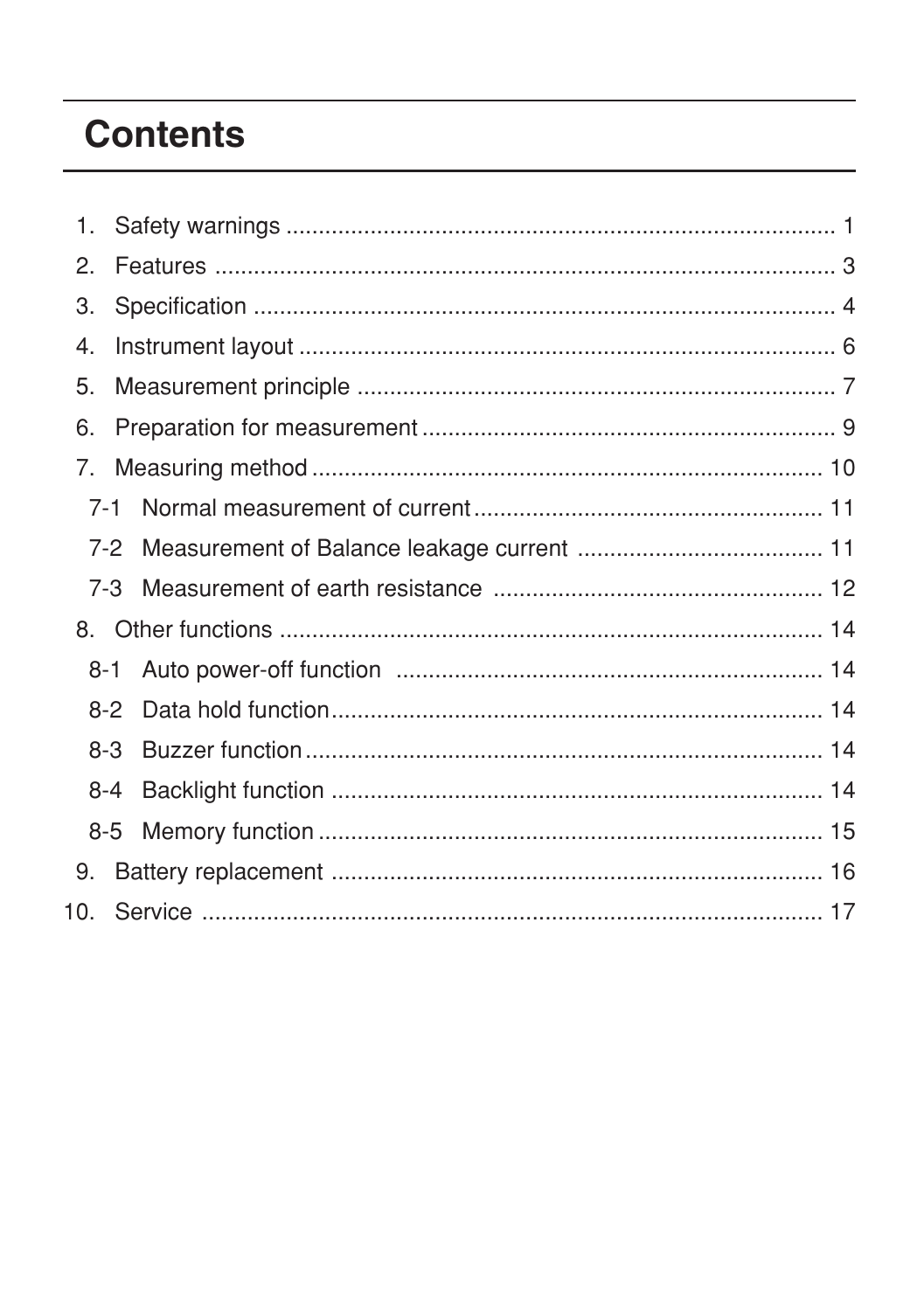# 1. Safety Warnings

This instrument has been designed, manufactured and tested according to IEC 61010: Safety requirements for Electronic Measuring apparatus, and delivered in the best condition after passed the inspection. This instruction manual contains warnings and safety procedures which have to be observed to ensure safe operation of the instrument and maintain it in a safe condition.

Thus, these operating instructions have to be read prior to using the instrument.

#### **WARNING**

- Read through and understand the instructions contained in this manual before using the instrument.
- Keep the manual at hand to enable quick reference whenever necessary.
- Be sure to use the instrument only in its intended applications.
- The instrument is to be used only in its intended applications.

• Understand and follow all the safety instructions contained in the manual. It is essential that the above instructions are adhered to. Failure to follow the above instructions may cause injury, instrument damage and/or damage to equipment under test.

 $\circlearrowright$  The symbol  $\Lambda$  indicated on the instrument means that the user must refer to the related parts in the manual for safe operation of the instrument. It is essential to read the instructions wherever the  $\Delta$  symbol appears in the manual.

**A DANGER** : is reserved for conditions and actions that are likely to cause serious or fatal injury. **WARNING** : is reserved for conditions and actions that can cause serious or fatal injury.

**CAUTION** : is reserved for conditions and actions that can cause injury or instrument damage.

 $\circlearrowright$  Following symbols are used on the instrument. Attention should be paid to each symbol to ensure your safety.

This symbol indicates that the user must refer to the explanations in the instruction manual.

FThis symbol indicates that the instrument is protected by double or reinforced insulation.

This symbol indicates that this instrument can clamp on bare conductors.

 $\sim$  This symbol indicates AC.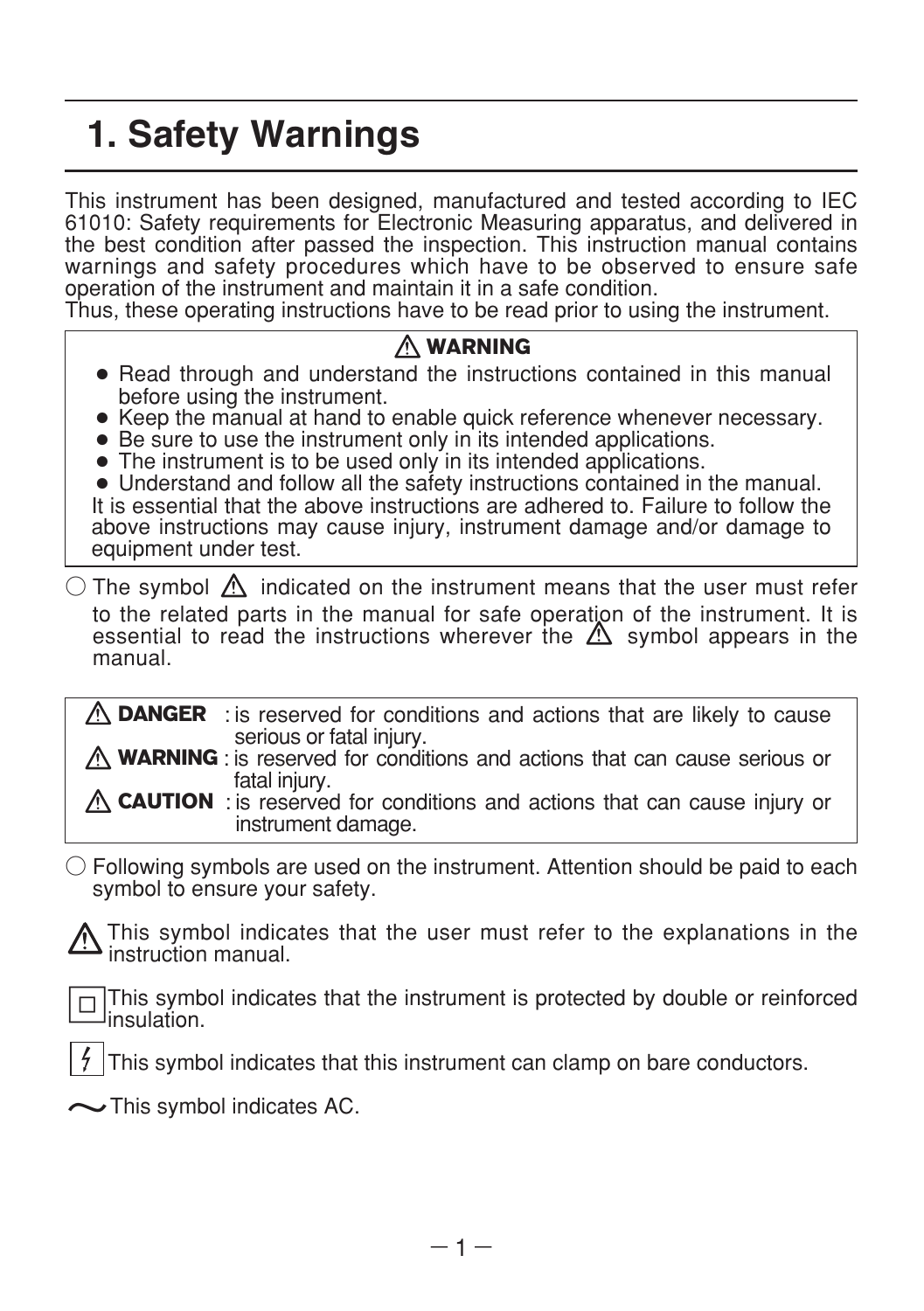#### **DANGER**

- Never make measurement on a circuit in which the electrical potential exceeds AC300V.
- Do not make measurement when thunder is rumbling. Stop measurement and take off the instrument from the object under test.
- Do not attempt to make measurement in the presence of flammable gasses. Otherwise, the use of the instrument may cause sparking, which can lead to an explosion.
- $\bullet$  To avoid electrical shock by touching the equipment under test or its surroundings, be sure to wear insulated protective gear.
- Transformer jaws are made of metal and their tips are not completely insulated. Be especially careful about the possible shorting where the equipment under test has exposed metal parts.
- Never attempt to use the instrument if its surface or your hand are wet.<br>• Do not exceed the maximum allowable input of any measuring range.
- 
- Do not measure a current over 30A. Transformer jaws may heat to cause a fire or deformation of molding parts, which will degrade insulation. When clamping the conductors on which over 30A flowing and "  $[]'$  " is displayed on the LCD, stop measurement immediately and take off the instrument from the conductor
- 
- Never open the Battery cover during a measurement.<br>
When the transformer jaws are worn to the wear line (see the figure below), stop the use of the instrument.

#### **WARNING**

- Never attempt to make any measurement if any abnormal conditions, such as a broken cover or exposed metal parts are present on the instrument.
- Do not install substitute parts or make any modification to the instrument. Return the instrument to your local distributor from who you purchased this instrument for repair or re-calibration.
- 
- Do not try to replace the batteries if the surface of the instrument is wet.<br>■ Always turn off the instrument before opening the Battery cover for battery replacement.
- Always be sure to keep your fingers and hands behind the Safety barrier. (see the figure below) Otherwise, user may be exposed to the danger of electrical shock.

#### **CAUTION**

- Press the Function button and confirm the appropriate function is selected before starting a measurement.
- Do not expose the instrument to the direct sun, high temperatures and humidity or dew.
- Press the Power button and turn off the instrument after use. When the instrument will not be in use for a long period, place it in storage after removing
- Use a cloth dipped in water or neutral detergent for cleaning the instrument. Do<br>not use abrasives or solvents.
- Take sufficient care not to apply shock such as drop. Otherwise, precisely adiusted Transformer jaws will be damaged.
- $\bullet$  Be careful not to pinch some foreign substances with the Transformer jaw tips.

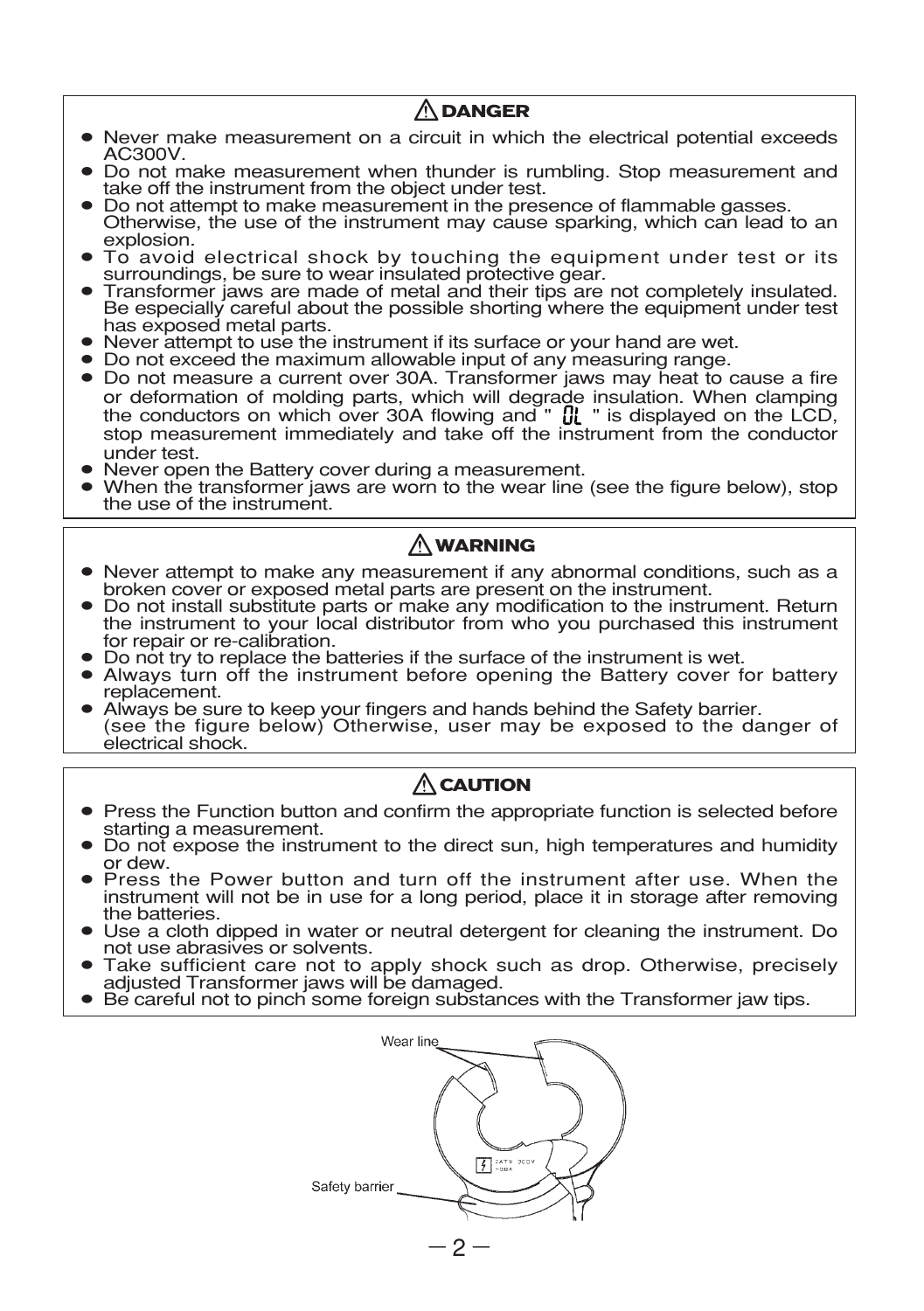### 2. Features

This instrument is a digital clamp-on earth resistance tester, and it is used in multiearthed systems. Can measure the earth resistance by simply clamping around the earthed wires.

This instrument also equips AC current function to measure current up to 30A same to our traditional leakage clamp meters.

• Wide measuring range (Auto-ranging)<br>Earth resistance Max. 1200  $\Omega$ Earth resistance Max. 1200Ω Min. resolution 0.01Ω

Min. resolution 0.1mA

- Noise check function A function to detect current, which effects on an earth resistance measurement and display the NOISE mark on the LCD.
- True RMS Accurate true RMS readings of AC current with distorted waveform.
- Auto power-off function A function to prevent the instrument from being left turned on and conserve battery power.
- Data hold function A function to freeze the measured value on the display.
- Buzzer function A function to give audible warning to the user when the measurement result is 10Ω or less.
- Backlight function A function to facilitate working at dimly lit areas.
- Memory function A function to save and display the measurement result.
- Designed to following safety standard. IEC61010-1: 2001 (CAT.IV 300V Pollution degree 2), IEC61010-2-032: 2002
- $\bullet$  This instrument is protected by double or reinforced insulation  $\Box$ .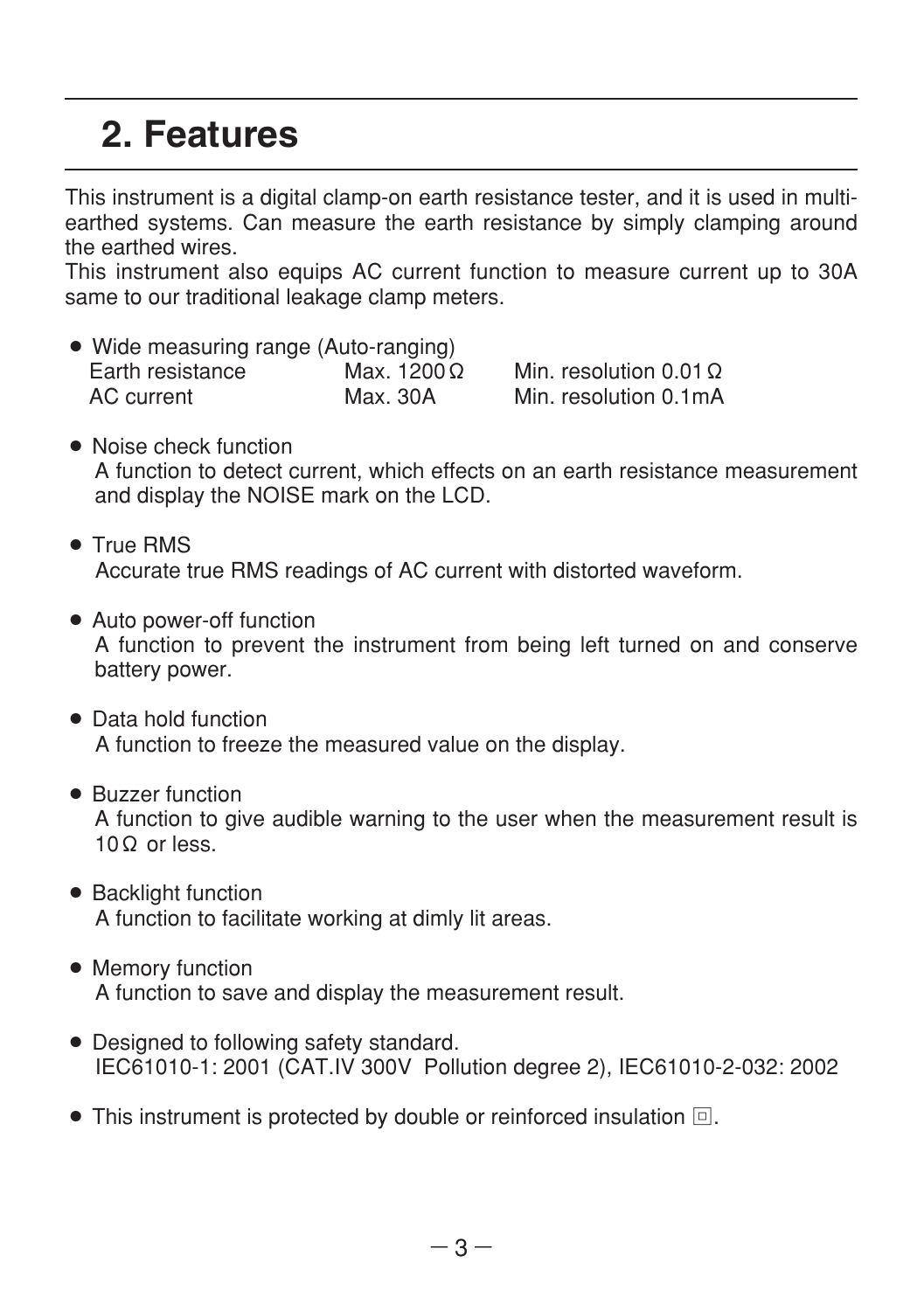# 3. Specification

#### • Measuring range and accuracy

| Function         | Range        | Resolution       | Measuring range            | Accuracy                  |  |
|------------------|--------------|------------------|----------------------------|---------------------------|--|
|                  | $20\Omega$   | $0.01\Omega$     | $0.00 \sim 20.99 \Omega$   | $±1.5\%±0.05$ Ω           |  |
| Earth resistance | $200\Omega$  | $0.1\Omega$      | $16.0 \sim 99.9 \Omega$    | $\pm 2\% \pm 0.5\Omega$   |  |
|                  |              |                  | $100.0\sim$ 209.9 $\Omega$ | $\pm 3\% \pm 2\Omega$     |  |
| (Auto-ranging)   |              | $1 \Omega$       | $160 \sim 399 \Omega$      | $\pm$ 5% $\pm$ 5 $\Omega$ |  |
|                  | $1200\Omega$ |                  | $400 \sim 599 \Omega$      | $±10\%±10\Omega$          |  |
|                  |              | 10 $\Omega$      | 600 $\sim$ 1260 $\Omega$   |                           |  |
| AC current (ACA) | 100mA        | 0.1mA            | $0.0 \sim 104.9$ mA        | ±2%±0.7mA                 |  |
| (sine wave)      | 1000mA       | 1 <sub>m</sub> A | 80 $\sim$ 1049mA           |                           |  |
| (50Hz/60Hz)      | 10A          | 0.01A            | $0.80 - 10.49A$            | $\pm$ 2%                  |  |
| (Auto-ranging)   | 30A          | 0.1A             | $8.0 \sim 31.5$ A          |                           |  |

\* Crest factor ≦2.5 Accuracy at sine wave +1% (50Hz/60Hz, peak value shall not exceed 60A) \* In the following cases, zero will be displayed on the LCD.

At 20Ω range of Earth resistance function: 0.04Ω or less

\* A range shifts to upper range when the input exceeds 105% of the selected range, and shifts to the lower range when the input falls under 80% of the lower range.

• Operating system Earth resistance function: Constant voltage injection,

Current detection,

(Frequency: Approx.2400Hz) Dual Integration

- 
- 
- 
- 
- 
- IP protection degree<br>• Temperature &
- (guaranteed accuracy)
- 
- 
- 
- 
- 
- 

AC current function:Successive Approximation(True-RMS) • Display **Liquid crystal display with a maximum count of 2099**<br>• Over-range indication **CL** is displayed when input exceeds the upper lim "OL" is displayed when input exceeds the upper limit of a measuring range

• Response time **Earth resistance function:Approx. 7 seconds**<br>AC current function : Approx. 2 seconds

● Sample rate Approx. once per second<br>● Location for use Altitude 2000m or less. In Altitude 2000m or less, In door/ out door use<br>IP40

Temperature & 23℃±5℃/Relative humidity 85% or less<br>humidity range (no condensation)  $(no$  condensation)

• Operating temperature & -10℃~40℃/Relative humidity 85% or less<br>humidity range (no condensation) humidity range (no condensation)<br>Storage temperature  $& -20^{\circ}\text{C} \sim 60^{\circ}\text{C/Relat}$ Storage temperature & -20℃~60℃/Relative humidity 85% or less<br>humidity range (without batteries, no condensation) humidity range (without batteries, no condensation)<br>Power source **DOGV: R6P** (size AA manganese b

R6P (size AA manganese battery) x 4pcs, or<br>LR6 (size AA alkaline battery) x 4pcs  $\textsf{(size AA}$  alkaline battery) x 4pcs

● Current consumption Approx. 50mA (max. 100mA)<br>● Measurement time Approx. 12 hours (when R6P)

Approx. 12 hours (when R6P is used), Approx. 24 hours (when LR6 is used)

• Auto power-off Turns power off about 10 minutes after the last button operation.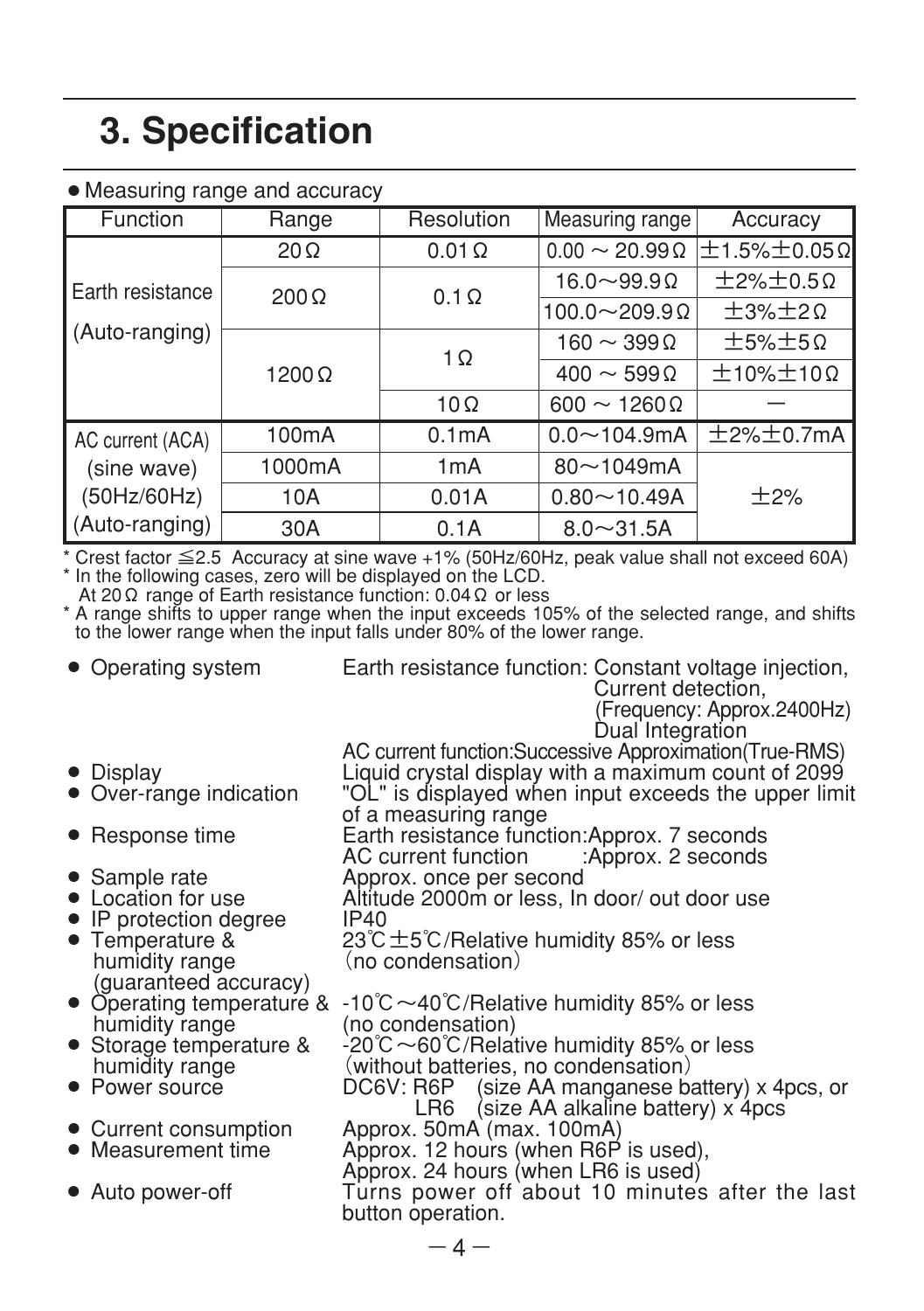- 
- $\bullet$  Electrostatic discharge immunity<br>• Withstand voltage
- 
- 
- 
- 
- 
- 

• Applicable standards IEC61010-1: 2001 (CAT. IV 300V Pollution degree2) IEC61010-2-032: 2002 IEC61326: 2000 (EMC standard)<br>Performance criteria B

AC5320Vrms/ 5 seconds Between the Transformer jaws fitted parts and Case enclosure (except for jaws)  $\bullet$  Insulation resistance 50MΩ or more at 1000V Between the Transformer jaws fitted parts and Case enclosure (except for jaws) • Conductor size  $\overline{P}_{246(1)} \times 120(0) \times 54(0)$  mension ● Dimension 246(L) x 120(W) x 54(D)mm<br>● Weight Approx. 780g (including batte • Weight **Approx. 780g** (including batteries)<br>• Accessories **Battery R6P** (1905) ¡ Accessories Battery R6P : 4pcs Instruction manual Resistor for operation check : 1pce (MODEL8304) Hard case MODEL9128 : 1pce

#### <Supplemental remarks>

○ Effective value (RMS)

Most alternating currents and voltages are expressed in effective values, which are also referred to as RMS (Root-Mean-Square) values. The effective value is the square root of the average of square of alternating current or voltage values. Many clamp meters using a conventional rectifying circuit have "RMS" scales for AC measurement. The scales are, however, actually calibrated in terms of the effective value of a sine wave though the clamp meter is responding to the average value. The calibration is done with a conversion factor of 1.111 for sine wave, which is found by dividing the effective value by the average value. These instruments are therefore in error if the input voltage or current has some other shape than sine wave.

### $\circlearrowright$  CF (Crest Factor) is found by dividing the peak value by the effective value.

Examples:<br>Sine wave: CF=1 414 Square wave with a 1: 9 duty ratio:  $CF=3$ .

| Reference |                                           |                               |                                             |                                                                                              |                         |
|-----------|-------------------------------------------|-------------------------------|---------------------------------------------|----------------------------------------------------------------------------------------------|-------------------------|
| Waveform  | Effective value<br><b>Vrms</b>            | Average value<br>Vavg         | Conversion<br>factor<br>Vrms/ Vavg          | Reading errors<br>for average<br>sensing<br>instrument                                       | Crest factor<br>CF      |
|           | $\frac{1}{\sqrt{2}}$ A<br>$\approx 0.707$ | $\frac{2}{\pi}A$<br>$= 0.637$ | $rac{\pi}{2\sqrt{2}}$<br>$= 1.111$          | $0\%$                                                                                        | $\sqrt{2}$<br>$= 1.414$ |
|           | A                                         | A                             |                                             | $\underbrace{\mathsf{A}\times\mathsf{1.111\text{-}A}}_{\times\mathsf{100}}$<br>$= 11.1%$     | 1                       |
|           | $\frac{1}{\sqrt{3}}$ A                    | 0.5A                          | $rac{2}{\sqrt{3}}$<br>$= 1.155$             | $0.5A \times 1.111 \cdot \frac{A}{\sqrt{3}} \times 100$<br>$\frac{A}{\sqrt{3}}$<br>$= -3.8%$ | $\sqrt{3}$<br>$= 1.732$ |
| $D=f/T$   | $A\sqrt{D}$                               | $A\frac{f}{T} = A \cdot D$    | $\frac{A\sqrt{D}}{AD} = \frac{1}{\sqrt{D}}$ | $(1.111\sqrt{D} - 1)$<br>×100%                                                               | $\frac{A}{A\sqrt{D}}$ = |

**Defevence**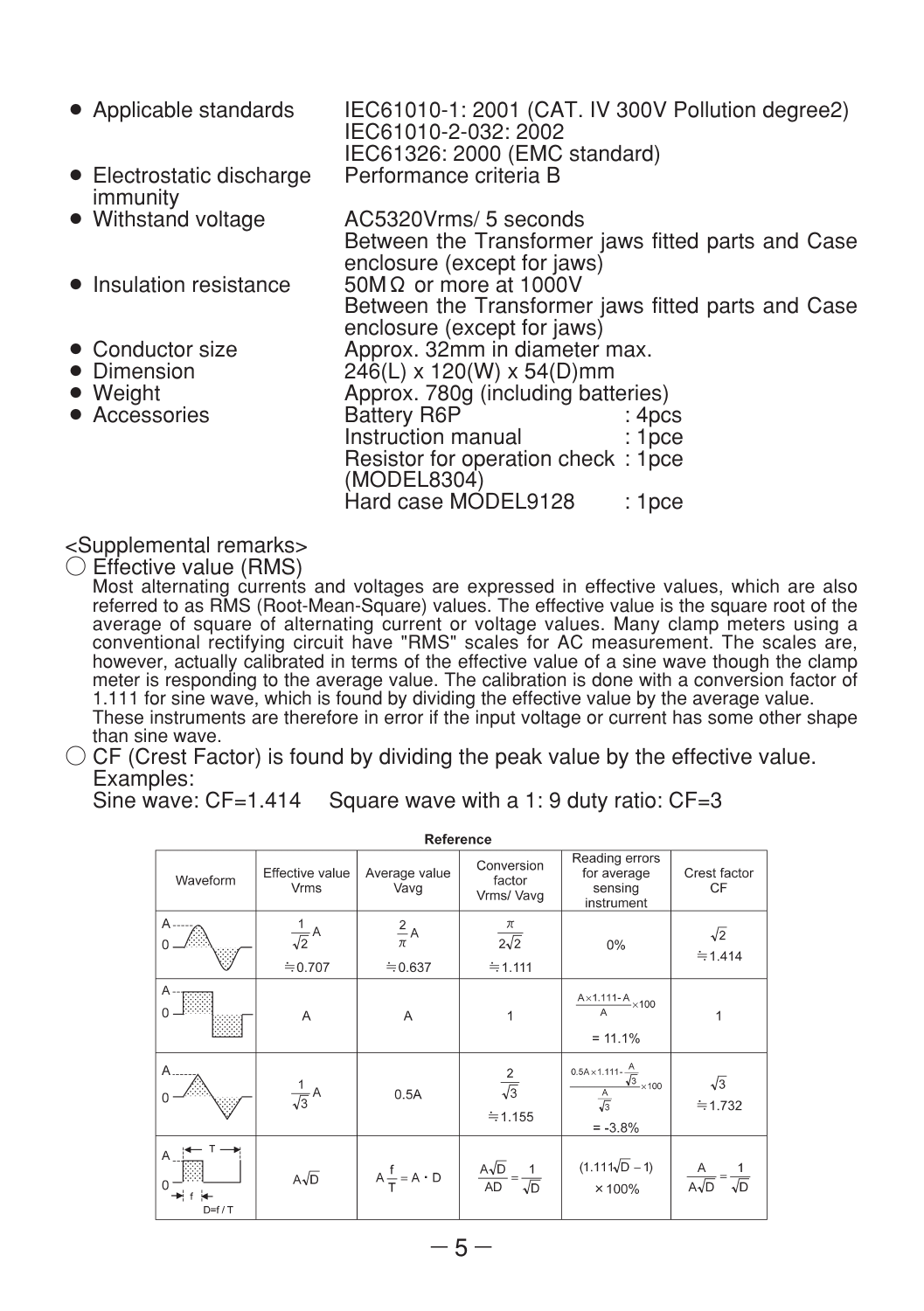## 4. Instrument layout

¡ **Name of each parts and buttons**



#### ¡ **Marks to be displayed on the LCD**

| <b>MEM</b>  | Displayed when saving the measured value or when<br>instrument is in memory mode.                              |
|-------------|----------------------------------------------------------------------------------------------------------------|
| <b>EATT</b> | Displayed when batteries are exhausted.                                                                        |
| 0PEN        | Displayed at Earth resistance function when<br>Transformer jaws are not properly closed.                       |
| <b>NOSE</b> | Displayed at Earth resistance function when current or<br>noise, which effect on the measured value, presents. |
| H           | Displayed when data hold function is activated.                                                                |
| ÃČ          | Displayed when ACA function is selected.                                                                       |
| •ו(ו        | Displayed when instrument is in continuity mode at<br>Earth resistance function.                               |



 $\Box$ 

 $\overline{4}$  CAT.M 300V

 $\mathsf{A}/\Omega$ 

**KYORITSU**<br>Wikew Earth Model 4200

EARTH CLAMP TESTER 8888%

POWER

2

7

 $\boxed{8}$  $\boxed{9}$ 

11

10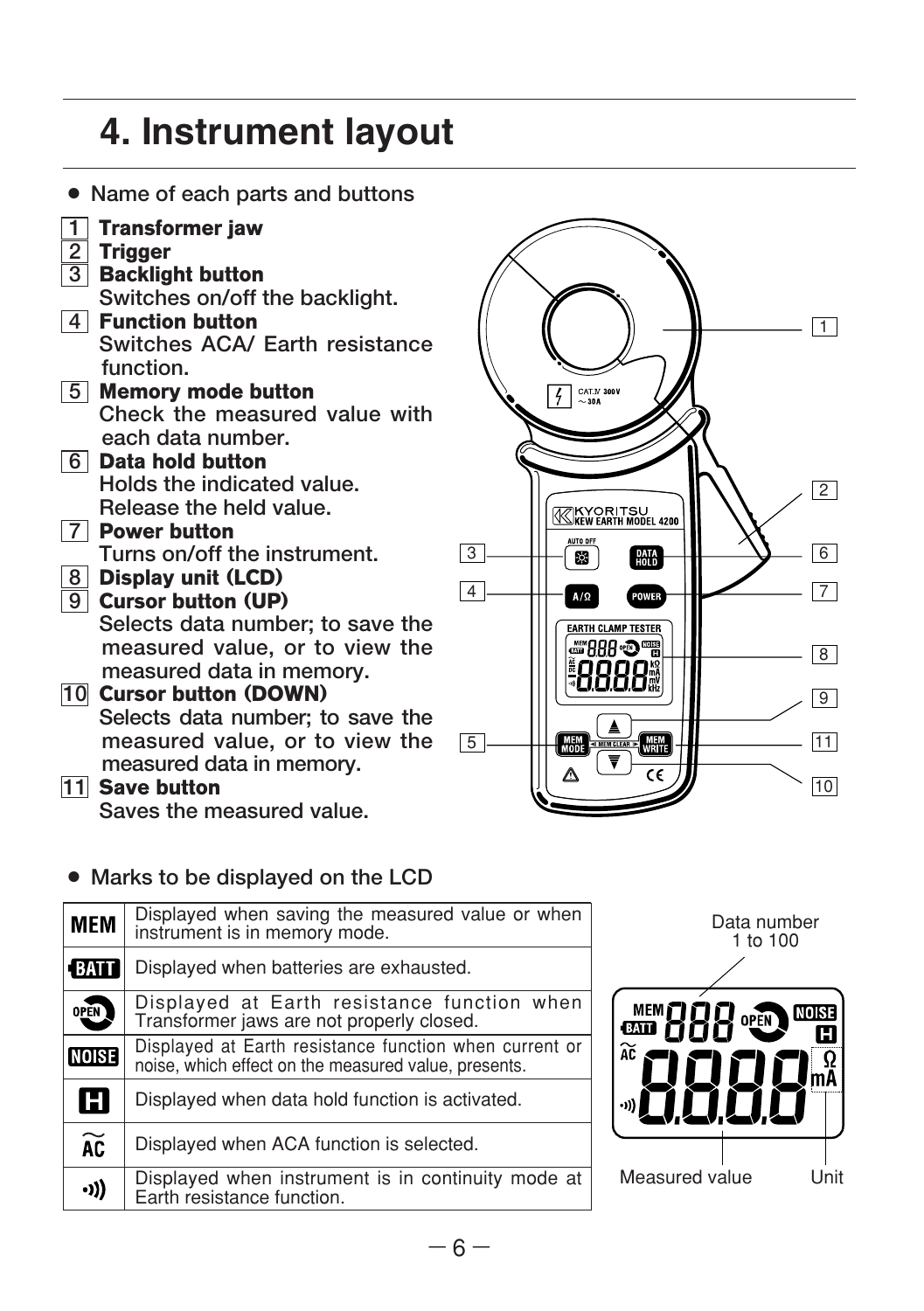### 5. Measurement principle

This instrument can measure the earth resistance to earth in multi-earthed system.

Let's regard earth resistance under test as Rx, and the other earth resistances as R1, R2, …Rn.



Of these earth resistances,  $R_1$ ,  $R_2$ ,  $\cdots$ Rn can be considered that they are connected in parallel.

And can be regarded as a combined resistance Rs. The Rs can be regarded small enough against Rx since a combined resistance consists of several resistances. Following is an equivalent circuit diagram of this circuit.

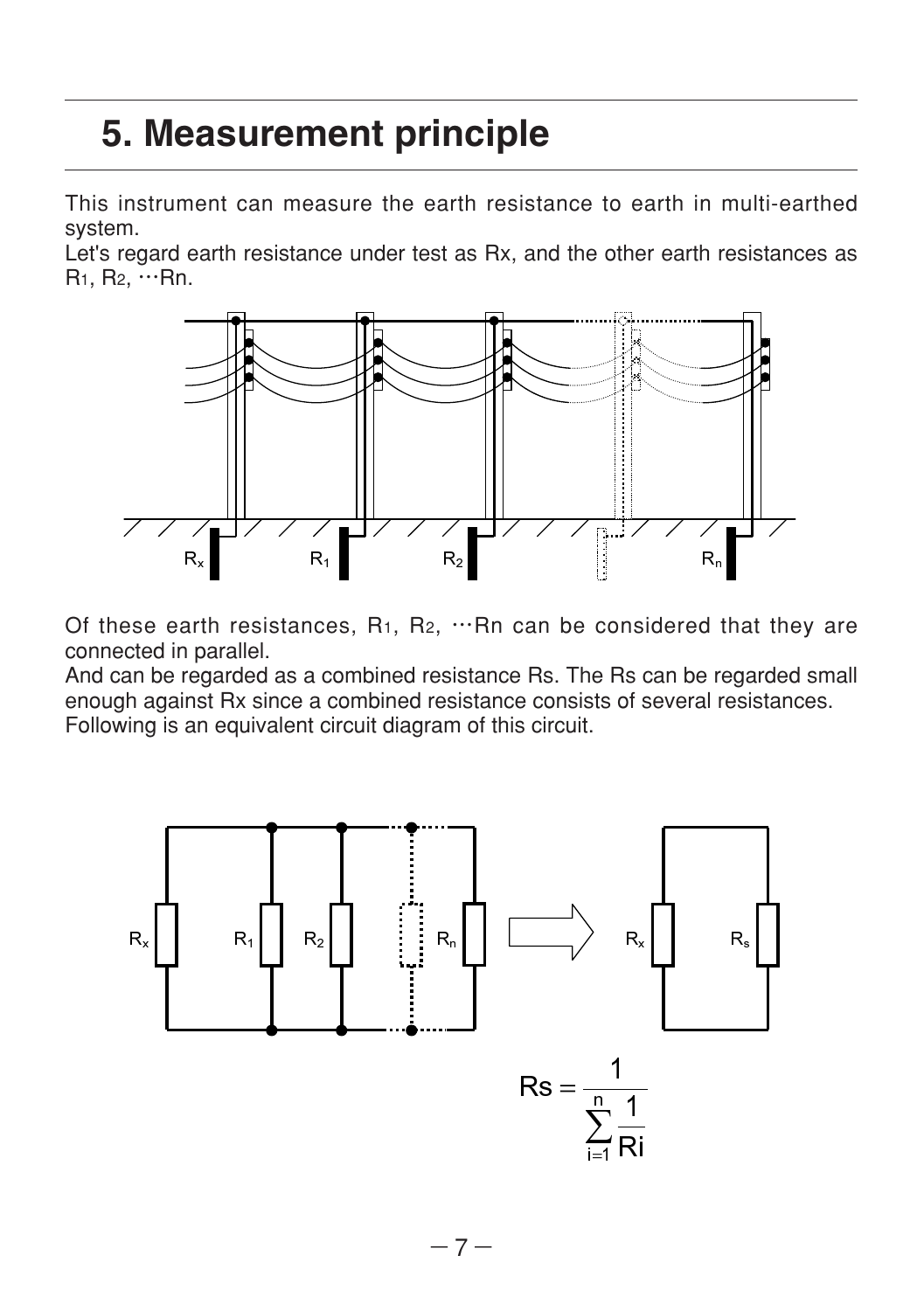By applying the Voltage (V) to the circuit from the Transformer jaw (CT1), current I is (shall be flowed) flowed corresponding to the earth resistance. R can be put out by the calculation after detecting the current with the other Transformer jaw (CT2). In this case. R displayed in this instrument can be regarded as Rx because Rs can be regarded small enough against Rx.



### **CAUTION**

This instrument cannot support the measurement for the locations with following earth systems.

- Single-earth that is not connected to other earths. (Lightning rod, etc.)
- Earth on which a current over 2A is measured at AC current function of this instrument.
- Earth with a larger earth resistance than an earth resistance of testing.
- Earth with earth resistance over  $1200\Omega$ .

Precision measurement shall be performed with our Earth resistance tester: M4102A or M4105A for the measurement of single-earthed wire.

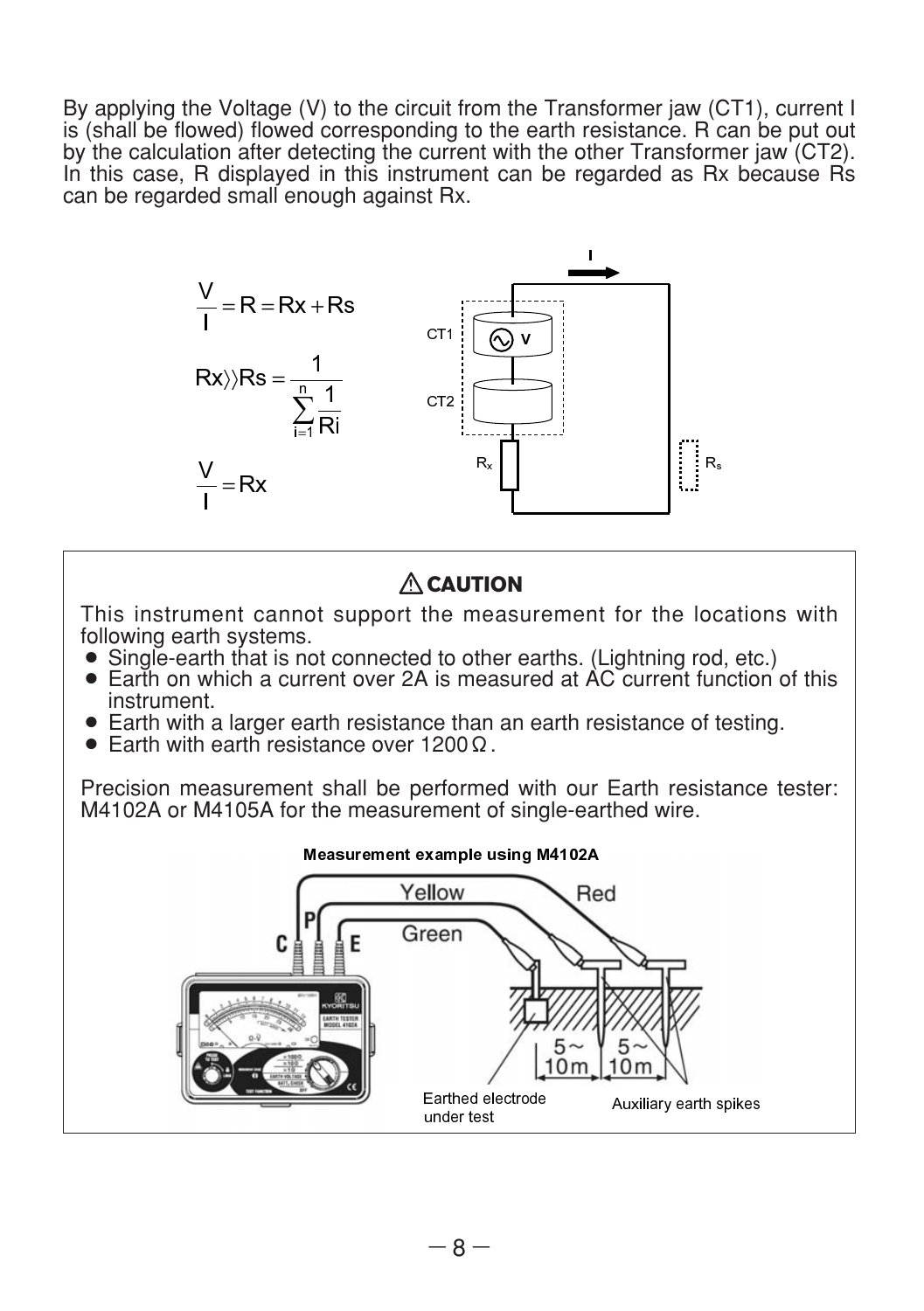### 6. Preparation for measurement

### **CAUTION**

This instrument performs self-calibration for about 3 seconds when it is turned on. (" **LHL** " is displayed on the LCD.) Do not clamp on to any conductor or open the jaws in this period. Otherwise, inaccurate measurement may occur.

(1) Check the battery voltage

When nothing is displayed on the LCD, press the power button  $\mathbb{C}^{\text{max}}$  and turn on the instrument. Battery voltage is enough when indication is clear and the **" CAD** " mark is not displayed on the LCD after turning on the instrument. Follow the procedure described in "**9. Battery replacement**" and replace the batteries with new one when any of following symptoms is noted. Otherwise, accurate measurement and proper saving cannot be ensured.

- \* "  $^*$  "  $^*$  " mark is being displayed.
- \* indications are faint and difficult to read.
- \* nothing is displayed on the LCD.
- (2) Verify the correct measurement of earth resistance

Clamp-on the supplied resistor for operation check (MODEL8304) as shown below, and verify that the Transformer jaw and the circuit works correctly. When the indicated value is within the range described below, they are operating correctly. If the indicated value is greatly exceeding the accuracy, send the instrument for repair according to "**10. Service**".

For repair, the resistor for operation check (MODEL8304) shall be attached and returned together with the instrument.

Resistor for operation check



| Resistor for operation check | Allowable range   |
|------------------------------|-------------------|
| 1 O                          | $0.93 \sim 1.07$  |
| 10 O                         | $9.75 \sim 10.25$ |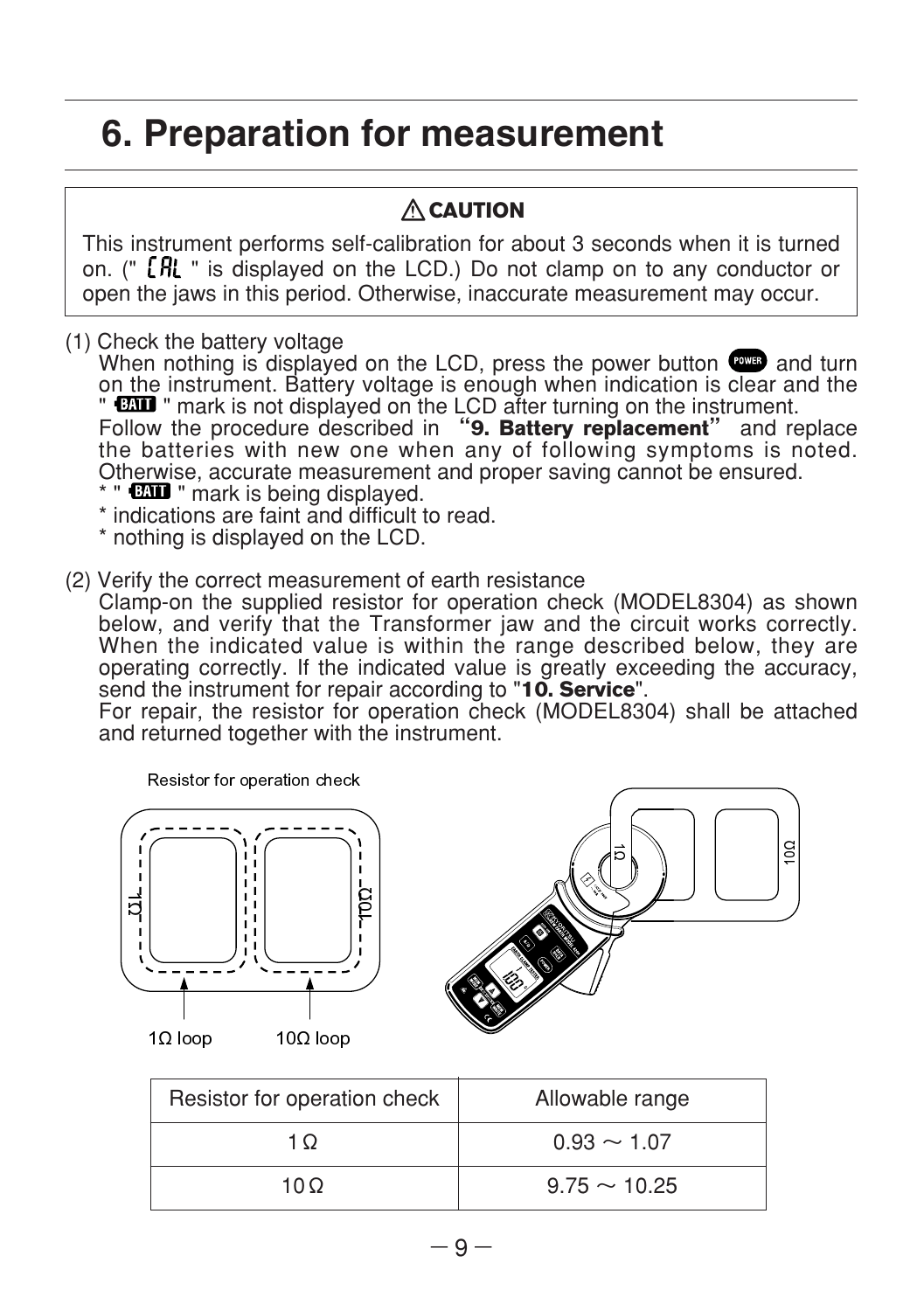### 7. Measuring method

### **DANGER**

- Never make measurement on a circuit in which the electrical potential exceeds AC300V.
- Transformer jaws are made of metal and their tips are not completely insulated. Be especially careful about the possible shorting where the equipment under test has exposed metal parts.
- Never make measurement with the Battery cover removed.
- ¡ Do not measure a current over 30A. Transformer jaws may heat to cause a fire or deformation of molding parts, which will degrade insulation. When clamping the conductors on which over 30A flowing and " **UL** " is displayed on the LCD, stop measurement immediately and take off the instrument from the conductor under test.

### **CAUTION**

• Take sufficient care not to apply shock, vibration or excessive force to the jaw tips.

Otherwise, precisely adjusted Transformer jaws will be damaged.

- This instrument performs self-calibration for about 3 seconds when it is turned on. (" $\int \mathbf{R}$ " is displayed on the LCD.) Do not clamp on to any conductor or open the jaws in this period. Otherwise, inaccurate measurement may occur.
- When foreign substances are stuck in the jaw tips or they cannot properly engage, the Transformer jaws do not fully close. In such a case, do not release the jaw trigger abruptly or attempt to close the Transformer jaws by applying external force. Make sure that the jaws close by themselves after removing the foreign substance or making them free to move.
- The size of a conductor can be tested is 30mm in diameter. Accurate measurement cannot be made on a conductor larger than this, because the Transformer jaws cannot fully close.

Never attempt to apply excessive force to close the jaws.

- When measuring large current, the Transformer jaws may buzz. This has no effect on the instrument's performance or safety.
- Sensitive Transformer jaws are used for this instrument. Because of the characteristics of Transformer jaws, which can be opened and closed, it is impossible to eliminate the interference of external magnetic field completely. If there are something, which generating large magnetic field, at a nearby site, current value can be displayed. ("0" cannot be displayed.) Before clamping on the conductor. For such a case, please use the instrument at a location far from the thing, which generating magnetic field. Following are the typical things generating magnetic field.
	- \* Conductor fed large current
	- \* Motor
	- \* Equipment which has magnet
	- \* Integrating wattmeter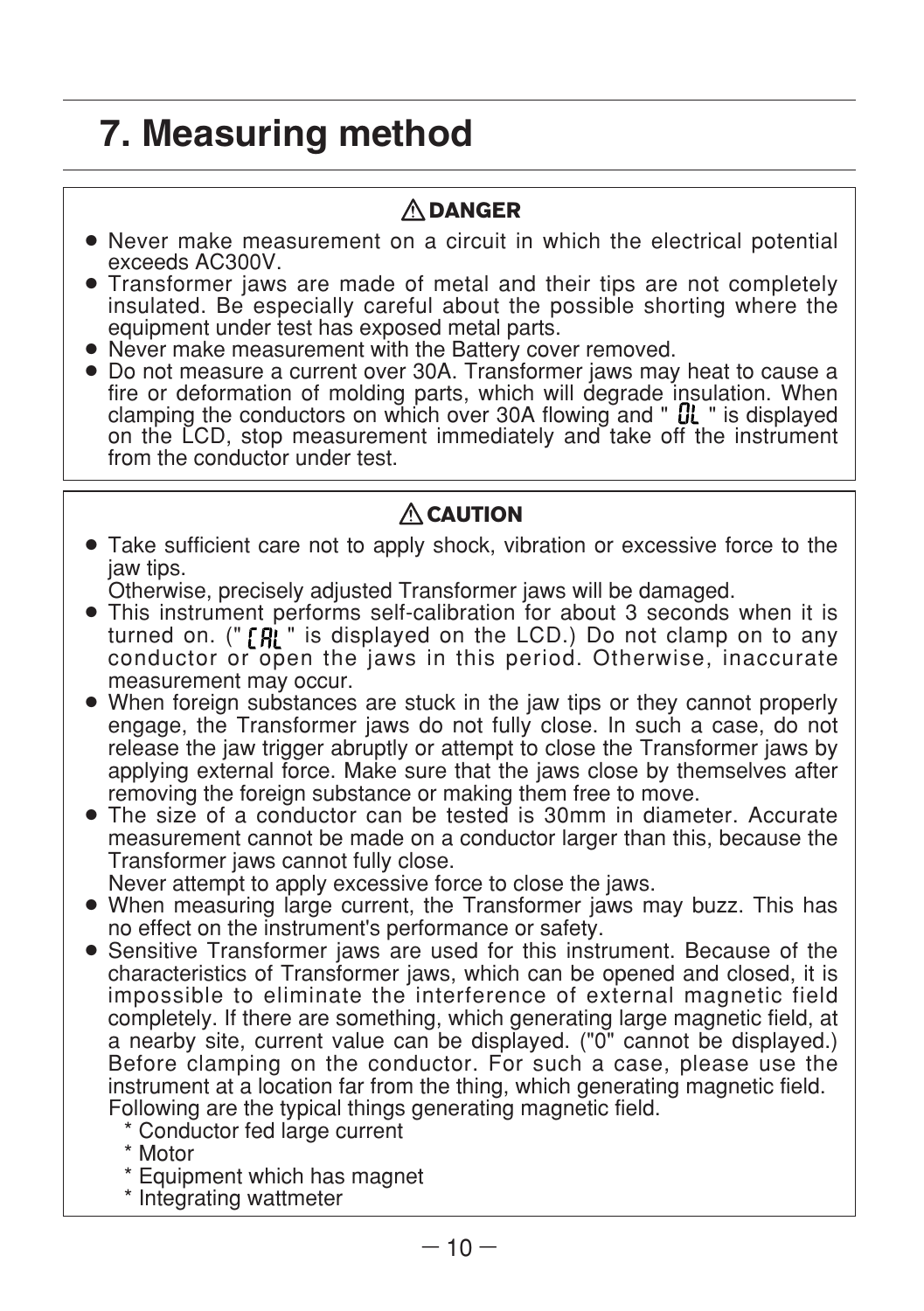#### **7-1 Normal measurement of current**

- \* Press the Function button  $\sqrt{M}$  and select the ACA function.
- \* Confirm the displayed unit is " **mA** ", and the " **MEM** " mark is not displayed at the upper left on the LCD.
- \* Press the trigger to open the Transformer jaws, and close them over one conductor only.
- \* Measured current value is displayed on the LCD. (Earth leakage current that flows through an earthed wire can be measured by

this method.)



#### **7-2 Measurement of Balance leakage current**

- $*$  Press the Function button  $\overline{M_2}$  and select the ACA function.
- \* Confirm the displayed unit is " **mA** ", and the " **MEM** " mark is not displayed at the upper left on the LCD.
- \* Clamp onto all conductors except an earthed wire.
- \* Measured current value is displayed on the LCD.



Single-phase 2-wire system In 3-wire system with neutral, clamp onto all 3 wires.



Three-phase 3-wire system In 4-wire system with neutral, clamp onto all 4 wires.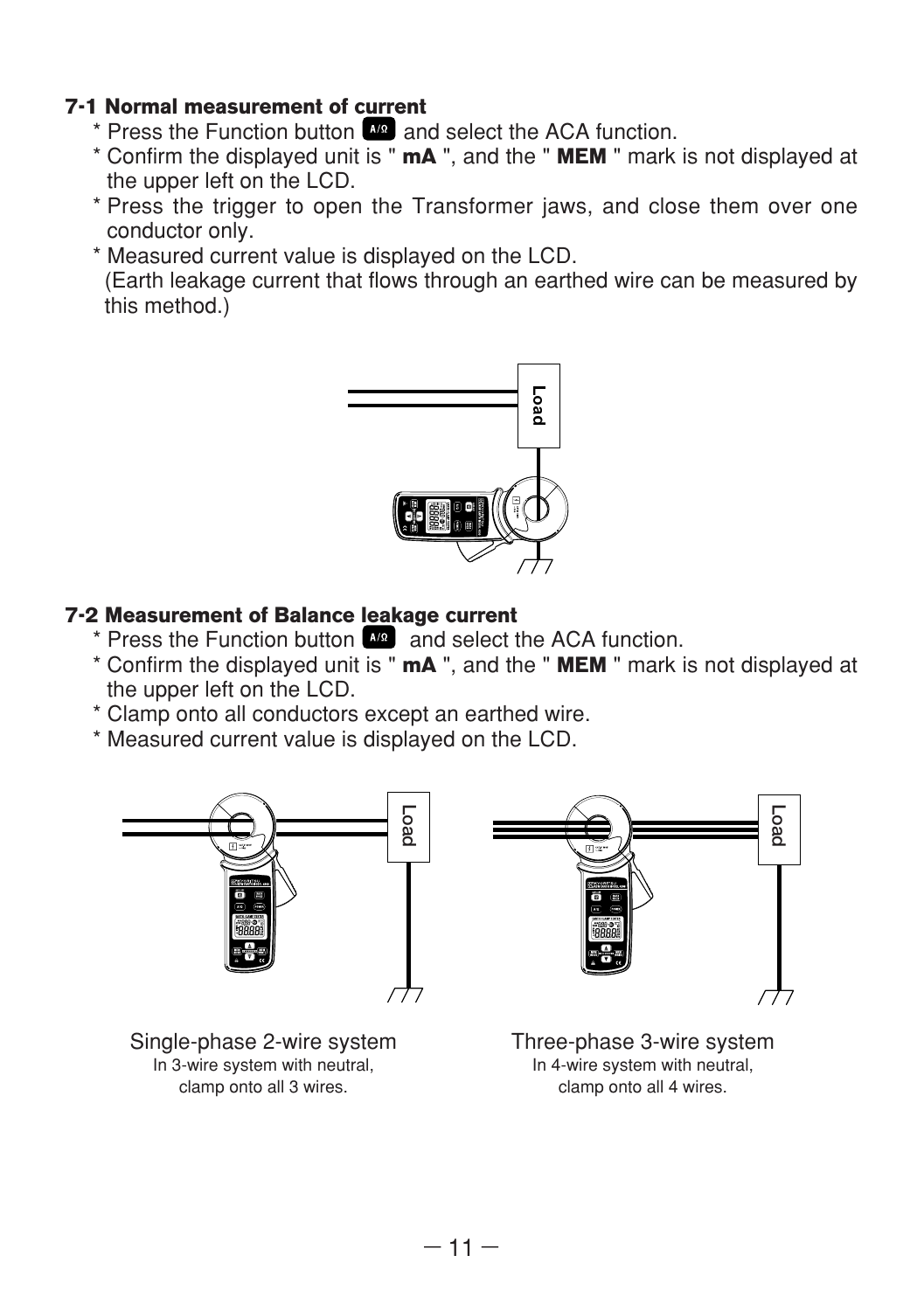#### **7-3 Measurement of earth resistance**

#### **CAUTION**

¡ Follow the procedure described in **"7-1 Normal measurement of current"** and measure the current flowing on the earthed wire prior to the measurement of earth resistance. In case that the " **NUSE** " mark is displayed at the upper right of the LCD, it means that a great error would be included in the measured result. To avoid

such inaccurate measurement, reduce the current flowing on the earthed wire by turning off the device from which current is applied to the earthed line under test.

- Measurement cannot be made for the earth without multi-earth system or when the earth resistance under test is smaller than the other earth resistances.
- To avoid inaccurate reading may be taken, never make a measurement for the same earth system with many of this instruments.
- The "  $\bullet$  " mark may be displayed during a measurement of earth resistance. It indicates that the jaws of the instrument are not properly closed. Measurement is being stopped while this mark is displayed on the LCD. Close the Transformer jaws properly to re-start the measurement.
- The response time at Earth resistance function is about 7 sec. Take reading after it becomes stable.
- Measurement procedure
	- \* Press the Function button  $\mathbb{R}$  and select the Earth resistance function.
	- \* Confirm the displayed unit is " Ω " and " **MEM** " is not displayed at the upper left on the LCD.
	- \* Press the trigger to open the Transformer jaws, and close them over the earthed wire under test.
	- \* Measured resistance value is displayed on the LCD.

#### <Noise check function>

At the Earth resistance function, the " WOSE " mark is displayed on the LCD in the following cases which may effect on a measurement.

\* The current flowing on the earthed wire is exceeding the following value.

| Range of Earth resistance function | Allowable current value |
|------------------------------------|-------------------------|
| 20 <sub>O</sub>                    | 2A or less              |
| $200 \Omega / 1200 \Omega$         | 400mA or less           |

\* The current flowing on the earthed wire includes a harmonic wave which effects on the measurement.

#### <Jaws check function>

The  $"$   $\bullet$  " mark is displayed when the Transformer jaws of the instrument are not properly closed.

Measurement is being stopped while this mark is displayed on the LCD.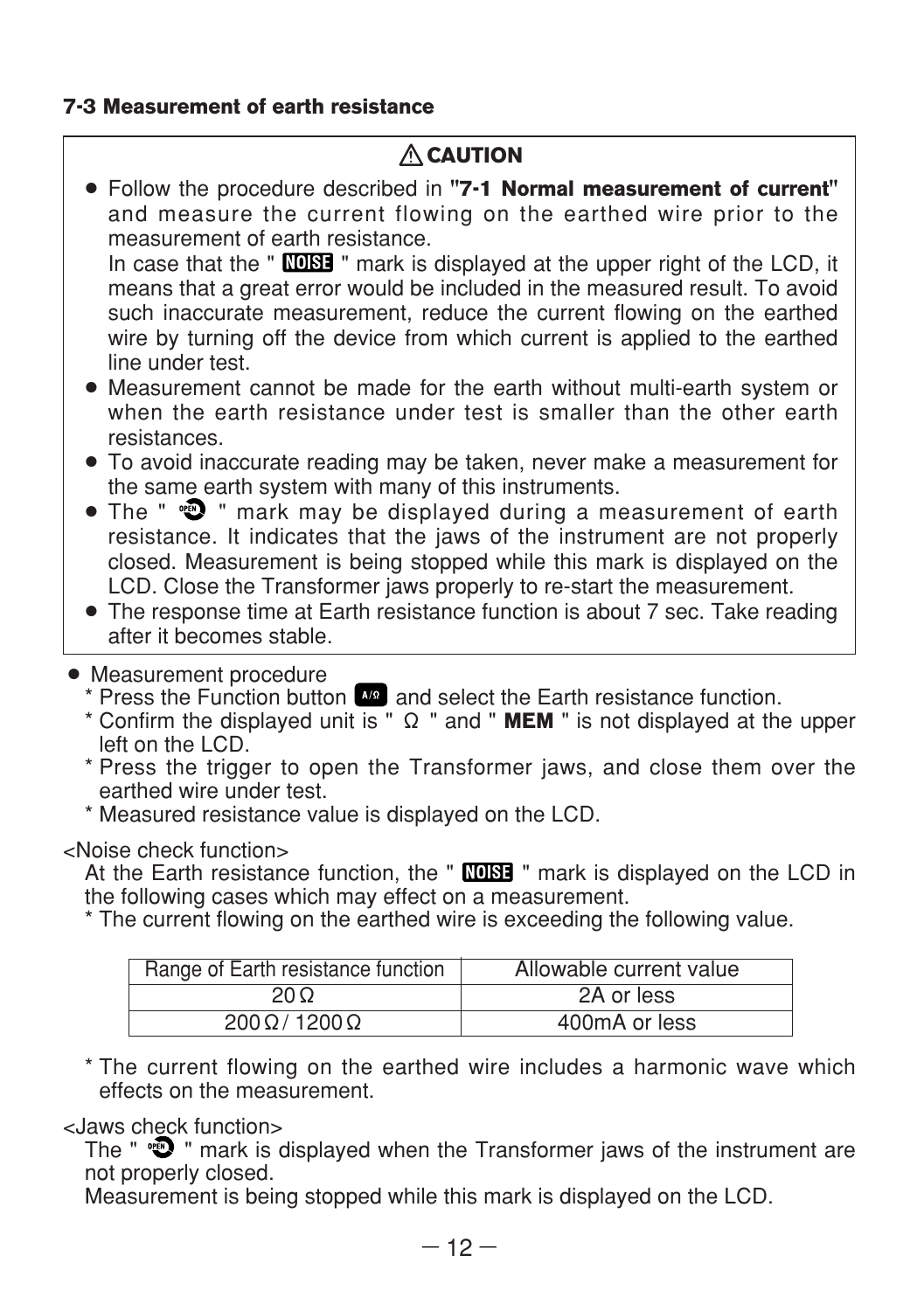Earth resistance measurement of a pole earthing electrode.



Earth resistance measurement of an earthing electrode in a street lighting system.



Earth resistance measurement of an earthing electrode in a lightning protection system.

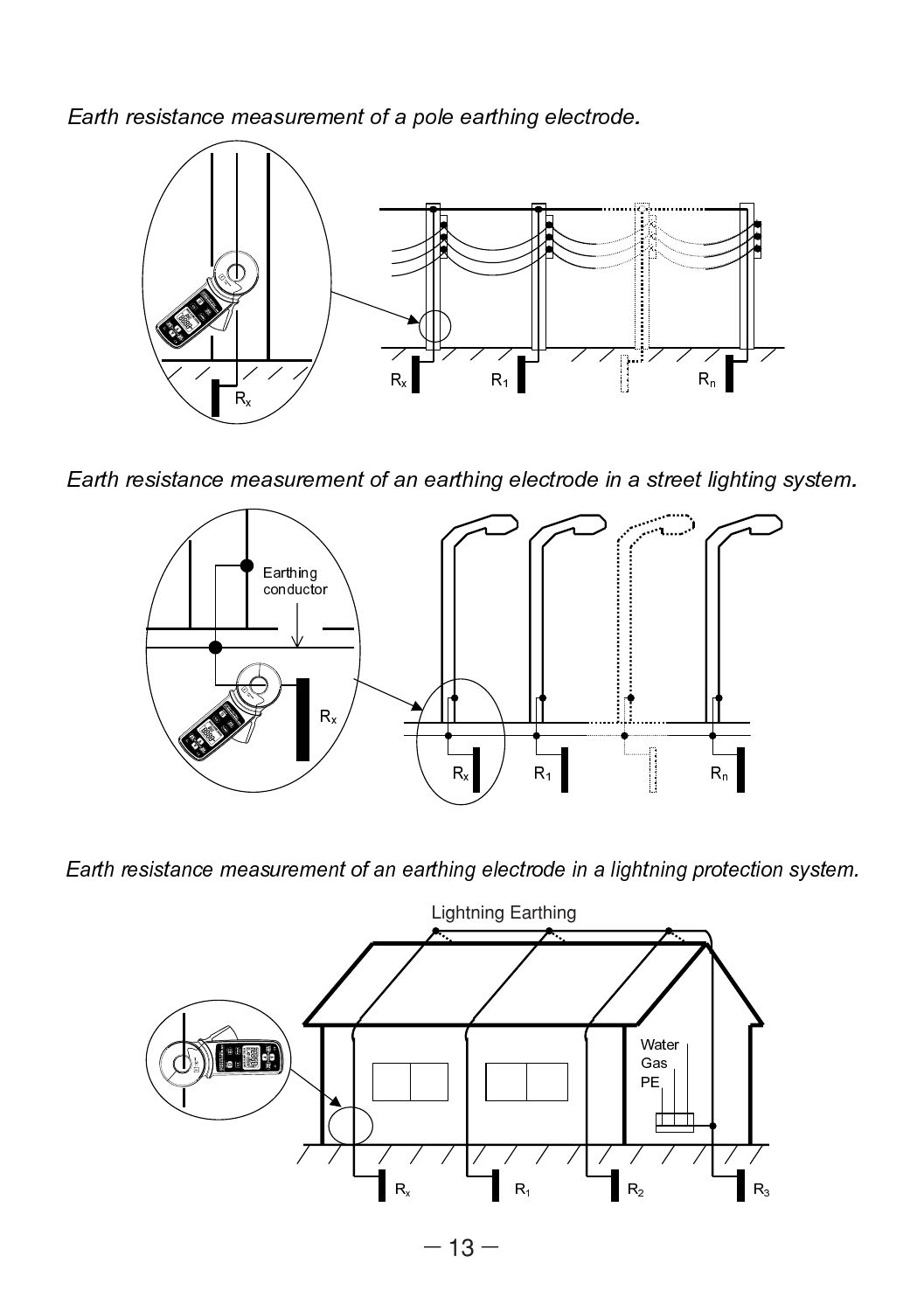### 8. Other functions

#### **8-1 Auto power-off function**

This is a function to prevent the instrument from being left turned on and conserve battery power. The instrument automatically turns off about 10 minutes after the last button operation.

To return to the normal mode, press the Power button  $\mathbb{Q}$  again and turns on the instrument.

 $\Diamond$  The buzzer sounds before the instrument turns off.

 $\Diamond$  To disable the auto power-off function, follow the procedure below.

- (1) Turn on the instrument by pressing the Power button with the Data hold button **RR** pressed. Then release the Power button. The Data hold button shall be being pressed down.
- (2) The instrument is turned on, and "  $PIF$  " is displayed on the LCD for about 1 second.

Now, the auto power-off function is disabled.

To enable the auto power-off function again, turn off and on the instrument without pressing the Data hold button.

#### **8-2 Data hold function**

This is a function to freeze the indicated value on the display. When the Data hold button **in i**s pressed once, the indicated value on the LCD is held even though current under test varies.

The  $\check{I}$   $\Box$  " mark is shown at the upper right on the LCD. To exit the Data hold mode, press the Data hold button again.  $\ddot{r}$  **n**  $\ddot{r}$  mark disappears.)

 $\diamondsuit$  When the Auto power-off function works while the instrument is in the Data hold mode, data hold is cancelled.

#### **8-3 Buzzer function**

This is a function to give audible warning to user when the measured earth resistance is 10 $\Omega$  or less. To enable the buzzer function, press the Function button  $\omega$  at the earth resistance function at least 2 seconds. (The "  $\omega$ ) " mark is displayed at the lower left on the LCD.)

Buzzer sounds when the measured earth resistance is 10 $\Omega$  or less.

To disable the buzzer function, press the Function button again.

(Then, the "  $\cdot$  " mark disappears.)

#### **8-4 Backlight function**

This is a function to view the indications on the LCD in dimly lit areas.

To switch on the backlight, press the Backlight button  $\Box$  while the instrument turned on.

To switch off the backlight, press the Backlight button again.

 $\Diamond$  Backlight is automatically switched off in about 1 minute to conserve battery power.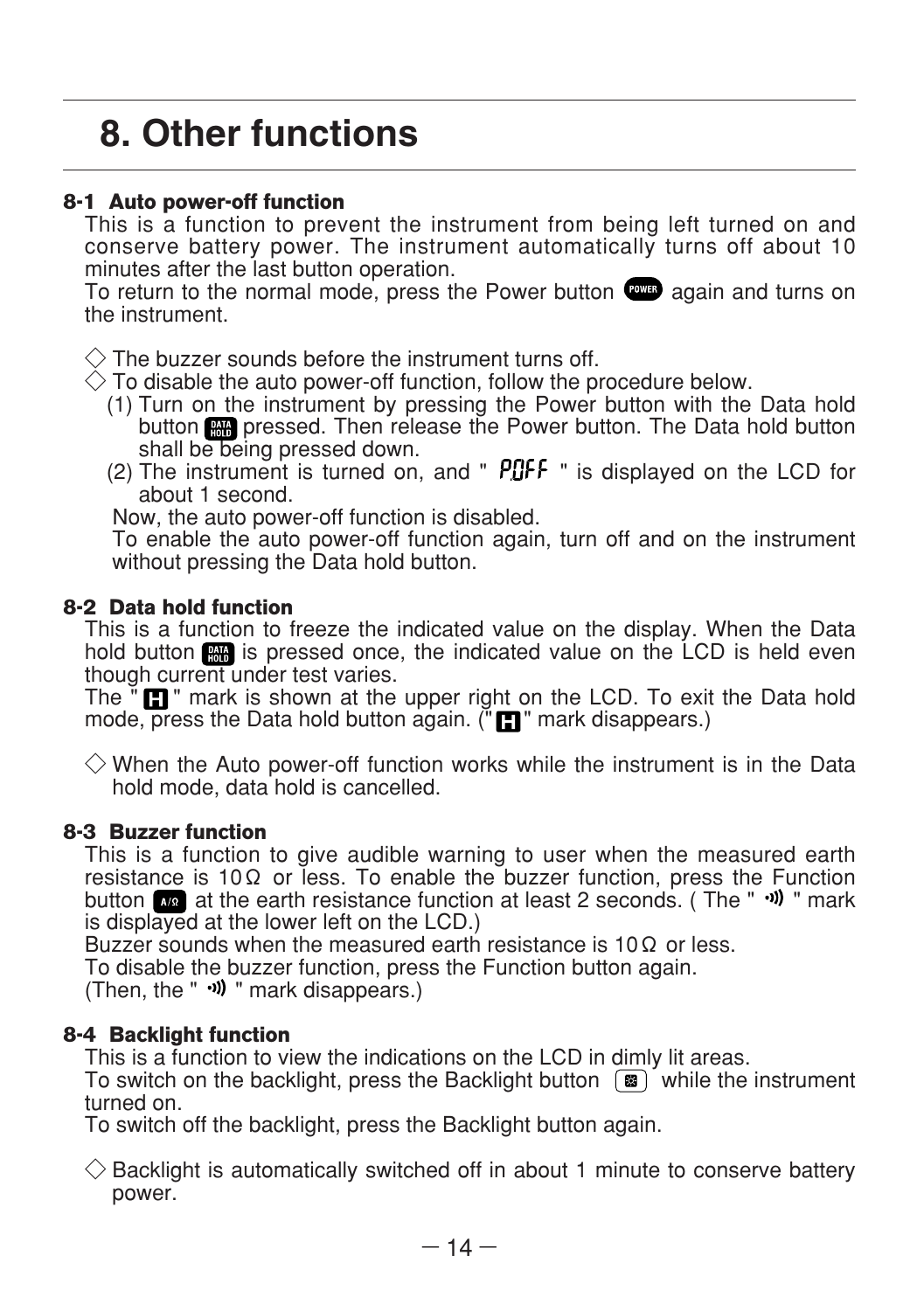#### **8-5 Memory function**

This is a function to save and display the measurement results.

#### ¡ **Saving the measurement results**

(1) Any data number (between 1 and 100) can be selected with the Cursor button  $\boxed{\blacktriangle}$  or  $\boxed{\blacktriangledown}$  at ACA or Earth resistance function, and save the measurement results.

 $\diamondsuit$  When the Cursor button is being pressed, the number switches quickly.

- (2) To save the measurement result being displayed on the LCD, press the Save button . Then the result is saved to the selected data number. (" **MEM** " mark is displayed for about 1 second.)
	- $\Diamond$  After saving the data, data number automatically switches to the next available data number (present data number +1) and the next measured value can be saved to it.

(The data number becomes 1 after the measurement result is saved to the data number 100.)

 $\Diamond$  When the new measurement result is saved to the data number on which the previous measurement result is saved, previous data will be overwritten.

 $\diamondsuit$  When saving a data while the data hold function is activated, the readings which is being held on the LCD will be saved.

#### ¡ **Recalling the measurement results in memory**

To activate the memory function, press the Memory mode button ...

Then the " **MEM** " mark is displayed on the LCD.

Pressing the Cursor button or changes the data number displayed on the LCD, and the measurement result in memory is displayed accordingly.

- $\Diamond$  To disable the memory mode, press the Memory mode button again or press the Function button **M** . (Then " **MEM** " mark disappears.)
- $\diamondsuit$  When " .... " is displayed with a data number, it means no measurement result is saved.

#### ¡ **Clearing the measurement results in memory**

To clear the measurement result, press the Save button **the** with the Memory mode button  $\mathbb{R}$  pressed. The message "  $\mathfrak{g}$  ' is displayed on the LCD for about 2 seconds and the measurement result on the selected data number is cleared.

(Then the indication on the LCD becomes " $---$ ".)

 $\diamondsuit$  Follow the procedure below to delete the all measurement results.

- (1) Press the Power button  $\bullet$ , when the instrument is off, while the Memory mode button and the Save button are being pressed. Then release the Power button only.
- (2) Instrument is turned on; " **MEM** ", "  $R_L$  " and "  $\epsilon$   $\epsilon$  " are displayed on the LCD for about 2 sec. on the LCD for about 2 sec..

Now all the stored data are deleted.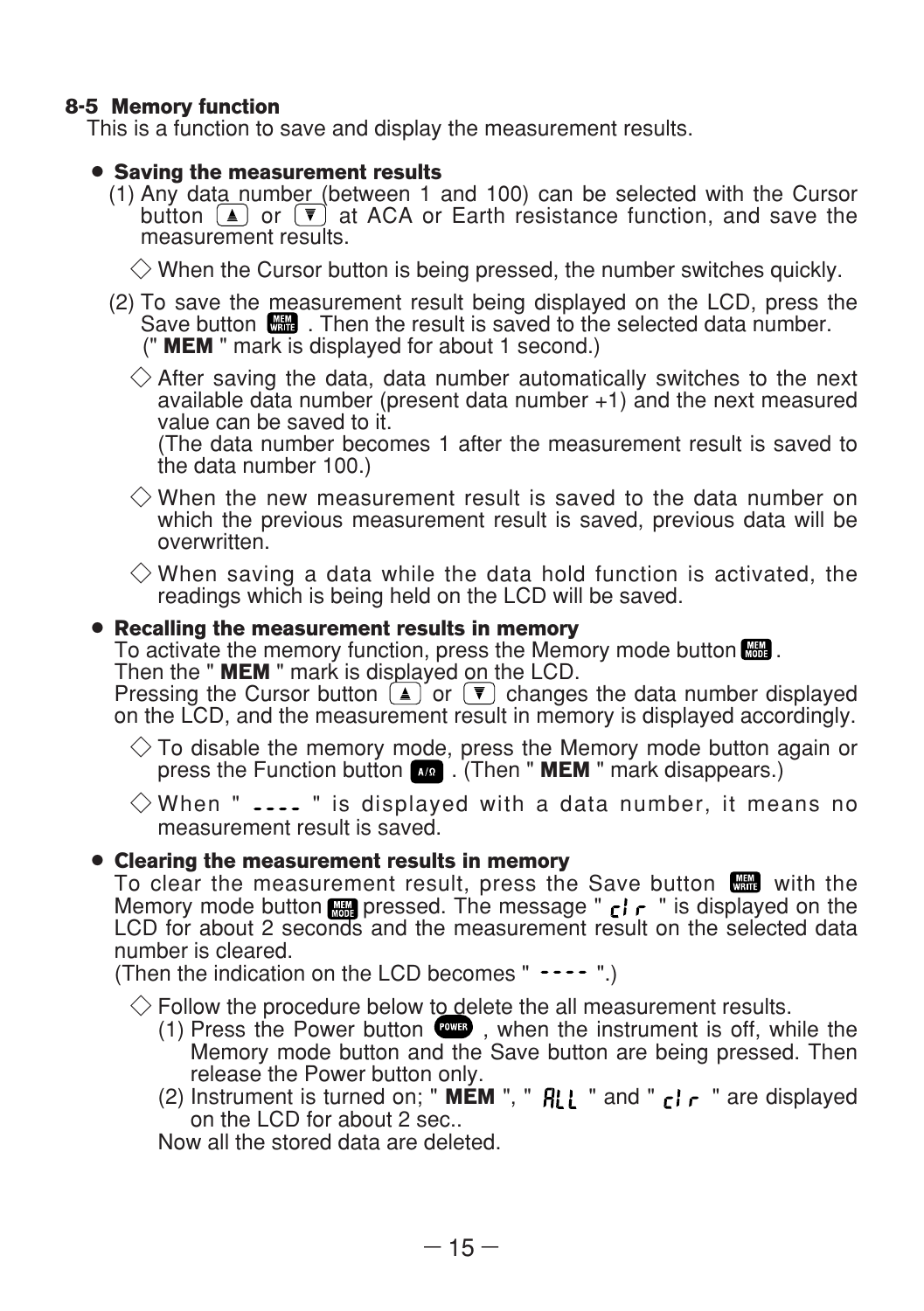### 9. Battery replacement

### **WARNING**

• In order to avoid possible shock hazard, take off the instrument from the conductor under test and turn off the instrument before trying to replace the batteries.

### **CAUTION**

- Do not mix new and old batteries. Never use the different kinds of batteries at the same time.
- Install batteries in the orientation as shown inside the battery compartment, observing correct polarity.

When the battery voltage warning mark " $\Box$  " is displayed on the upper left of the LCD, replace the batteries. Note that the display blanks and  $\overline{\textbf{CMB}}$  " mark is not displayed if the batteries are completely exhausted.

- (1) Take off the instrument when a measurement is being performed.
- (2) Turn off the instrument when it is at turn-on.
- (3) Loosen the Battery cover-fixing screw on the back of the instrument. Then remove the Battery cover.
- (4) Install new batteries (R6P or LR6: 4pcs for each) in the orientation as shown inside the battery compartment, observing correct polarity
- (5) Put the Battery cover in place and tighten the screw.